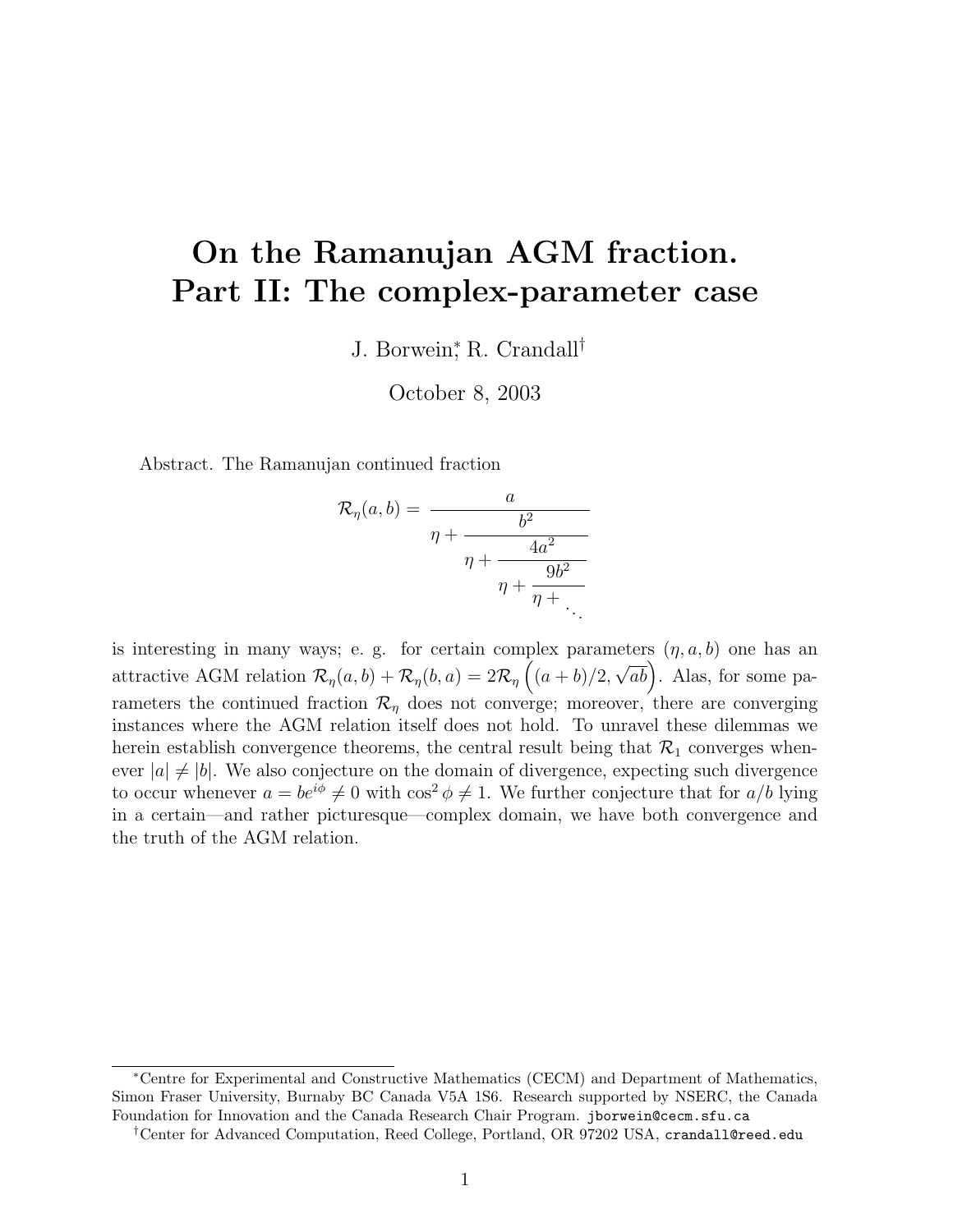#### 1 Background

In a companion treatment [1] we focused on evaluation of the continued fraction

$$
\mathcal{R}_1(a,b) = \frac{a}{1 + \frac{b^2}{1 + \frac{4a^2}{1 + \frac{9b^2}{1 + \ddots}}}}
$$
(1.1)

for real parameters a, b. Note that, formally,  $\mathcal{R}_\eta(a, b) = \mathcal{R}_1(a/\eta, b/\eta)$  so that with impunity we may focus upon the fraction displayed in our Abstract, with  $\eta := 1$ ; thus we have a two-complex-parameter problem. For complex parameters  $(a, b)$ , convergence of  $\mathcal{R}_1$  turns out to be—both historically and currently—problematic.

A formal AGM relation—known to be true at least for positive real  $a, b$  [1]—reads

$$
\mathcal{R}_1\left(\frac{a+b}{2},\sqrt{ab}\right) = \frac{\mathcal{R}_1(a,b) + \mathcal{R}_1(b,a)}{2}.
$$
\n(1.2)

Yet, one wishes the three relevant fractions to converge prior to any resolution of the truth of such an AGM relation. So we are primarily concerned with a precise determination of the convergence domain

$$
\mathcal{D}_0 := \{ (a, b) \in \mathcal{C} \times \mathcal{C} : \mathcal{R}_1(a, b) \text{ converges on } \hat{\mathcal{C}} \},
$$

where  $\hat{\mathcal{C}} := \mathcal{C} \cup \{\infty\}$  denotes the extended complex field. It is important to note what is meant by "convergence" on  $\tilde{\mathcal{C}}$  in the modern complex-continued-fraction context. If  $p_n/q_n$ is the *n*-th convergent to  $\mathcal{R}_1$  (we remind ourselves in Section 3 as to the definition of such convergents), we say that  $\mathcal{R}_1$  converges if  $p_n/q_n$  has a limit in C. Thus, divergence (nonconvergence) must be oscillatory—say bifurcated, or chaotic (later, we exhibit examples of such divergence scenarios). This modern definition of convergence conveniently handles situations such as the instance that  $b^2/(1+4a^2/\cdots)$  converges to a value  $(-1) \in \mathcal{C}$ , whence  $\mathcal{R}_1 = \infty$  still converges on C.

Some preliminary nomenclature is relevant. We shall often refer to real cuts, that is sets  $(\alpha, \beta)$  for reals  $\alpha < \beta$ ; when we say a complex number z belongs to  $(\alpha, \beta)$  we mean z must be real with  $z \in (a, b)$  in the usual sense of real-interval membership. For example, z is pure-imaginary—i. e.  $z = 0 + iy$  with real  $y \neq 0$ —iff  $z^2 \in (-\infty, 0)$ . Also the cut  $(-\infty, -1/4)$  (and its closure  $(-\infty, -1/4)$ ) will loom important in our convergence analysis.

We are eventually motivated to consider a special set  $\mathcal H$  that turns out to be the open exterior of a cardioid-knot (the picturesque character of  $\mathcal H$  is exhibited in the companion treatment [1]) as √

$$
\mathcal{H} := \{ z \in \mathcal{C} : |\sqrt{z}/(1+z)| < 1/2 \},
$$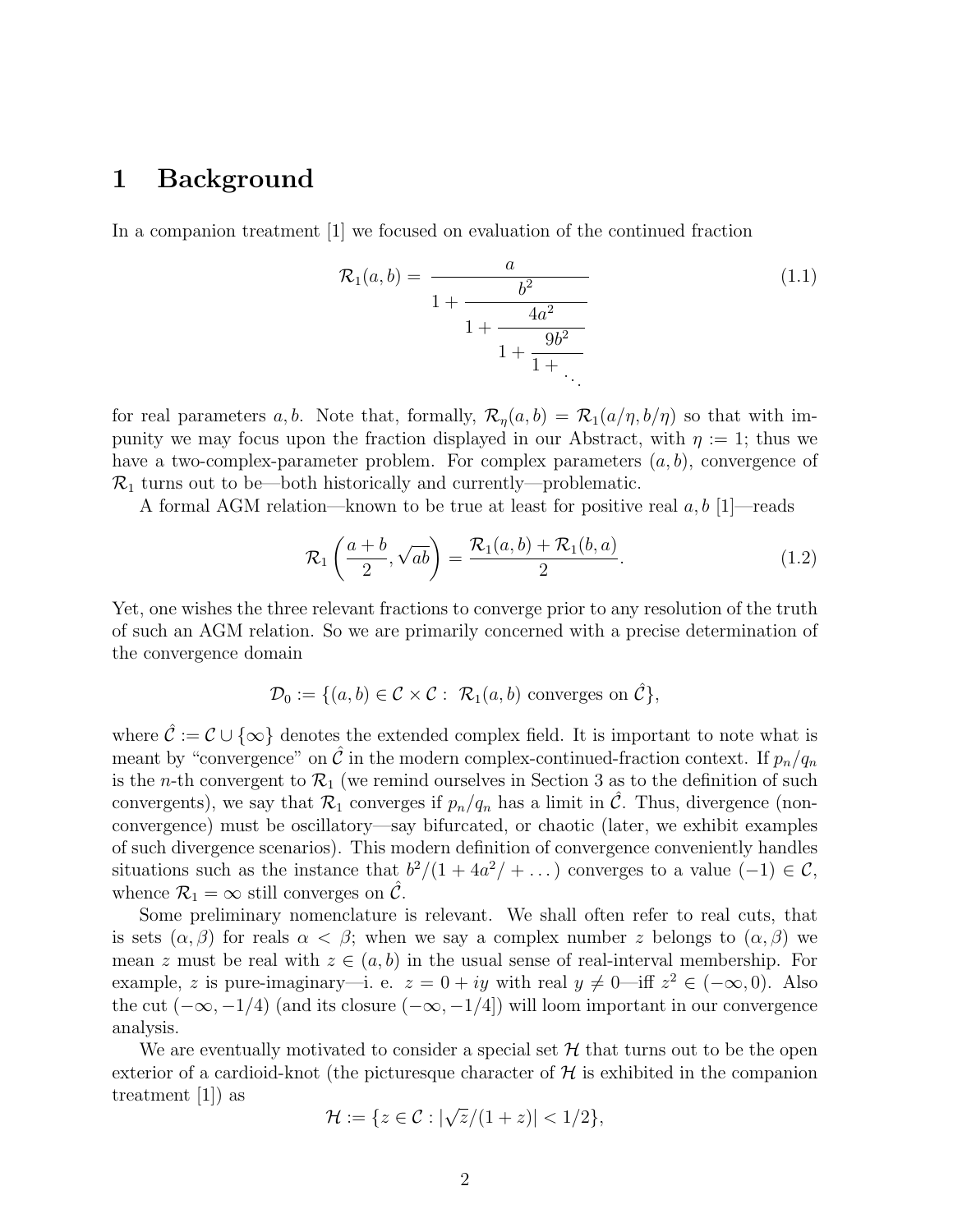where we note for the moment that the classical AGM inequality  $(a + b)/2$ √ ab for positive real  $a \neq b$  is true in the sense of magnitude—i. e.  $|(a + b)/2| > |$ √  $\overline{ab}$ —when  $a/b \in \mathcal{H}$ .

We next establish two-complex-parameter domain definitions

$$
\mathcal{D}_2 := \{ (a, b) \in \mathcal{C} \times \mathcal{C} : |a| \neq |b| \},\
$$

$$
\mathcal{D}_3 := \{ (a, b) \in \mathcal{C} \times \mathcal{C} : a^2 = b^2 \notin (-\infty, 0) \},\
$$

$$
\mathcal{D}_1 := \mathcal{D}_2 \cup \mathcal{D}_3,
$$

Our central result will be that

 $\mathcal{D}_1 \subset \mathcal{D}_0$ 

and we are eventually led to conjecture that in fact  $\mathcal{D}_1 = \mathcal{D}_0$ , which conjecture would establish the precise convergence domain for  $\mathcal{R}_1(a, b)$ .

It is a tribute to the profundity of the Ramanujan construction that in the following treatment we need to rely upon some of the deepest theorems in complex-continuedfraction theory, including Stieltjes-fraction theorems, convergence-set results such as the "parabola-sequence" and "oval" theorems, and yet other results from the finest of the complex-fraction literature.

# ${\bf 2}\quad \hbox{The instance}\,\,a^2=b^2$

Assume  $a^2 = b^2$ . Clearly, if  $\mathcal{R}_1(a, b)$  converges then by the very definition of the  $\mathcal{R}_1$ fraction each of the four constructs  $\mathcal{R}_1(\pm a, \pm b)$  converges (to  $\pm \mathcal{R}_1(a, b)$ ). So it suffices to analyze just

$$
\frac{a}{\mathcal{R}_1(a,a)} = 1 + \frac{\alpha_1 z}{1 + \frac{\alpha_2 z}{1 + \frac{\alpha_3 z}{1 + \frac{\alpha_4 z}{1 + \frac{\alpha_4 z}{1 + \dots}}}}} = 1 + S(z),
$$

where  $\alpha_n := n^2$ ,  $z := a^2$  and S is a classical Stieltjes fraction (as all  $\alpha_n$  are positive real). We are led immediately to:

**Theorem 2.1:**  $a/R_1(a,a)$  converges to a holomorphic function of  $a^2$  on either half-plane  $\text{Re}(a) > 0, \text{Re}(a) < 0$ , and so, for  $a^2 = b^2$ ,  $\mathcal{R}_1(a, b)$  converges for all  $(a, b) \in \mathcal{D}_3$ .

**Remark:** Thus  $\mathcal{R}_1(a, a)$  converges on  $\hat{\mathcal{C}}$  for all a not pure-imaginary, i. e.  $a^2 \notin (-\infty, 0)$ .

**Proof:** This all follows from the Stieltjes theorem [4, Theorem 22, p. 138].  $\Box$ 

We can go further, to establish convergence bounds in the form: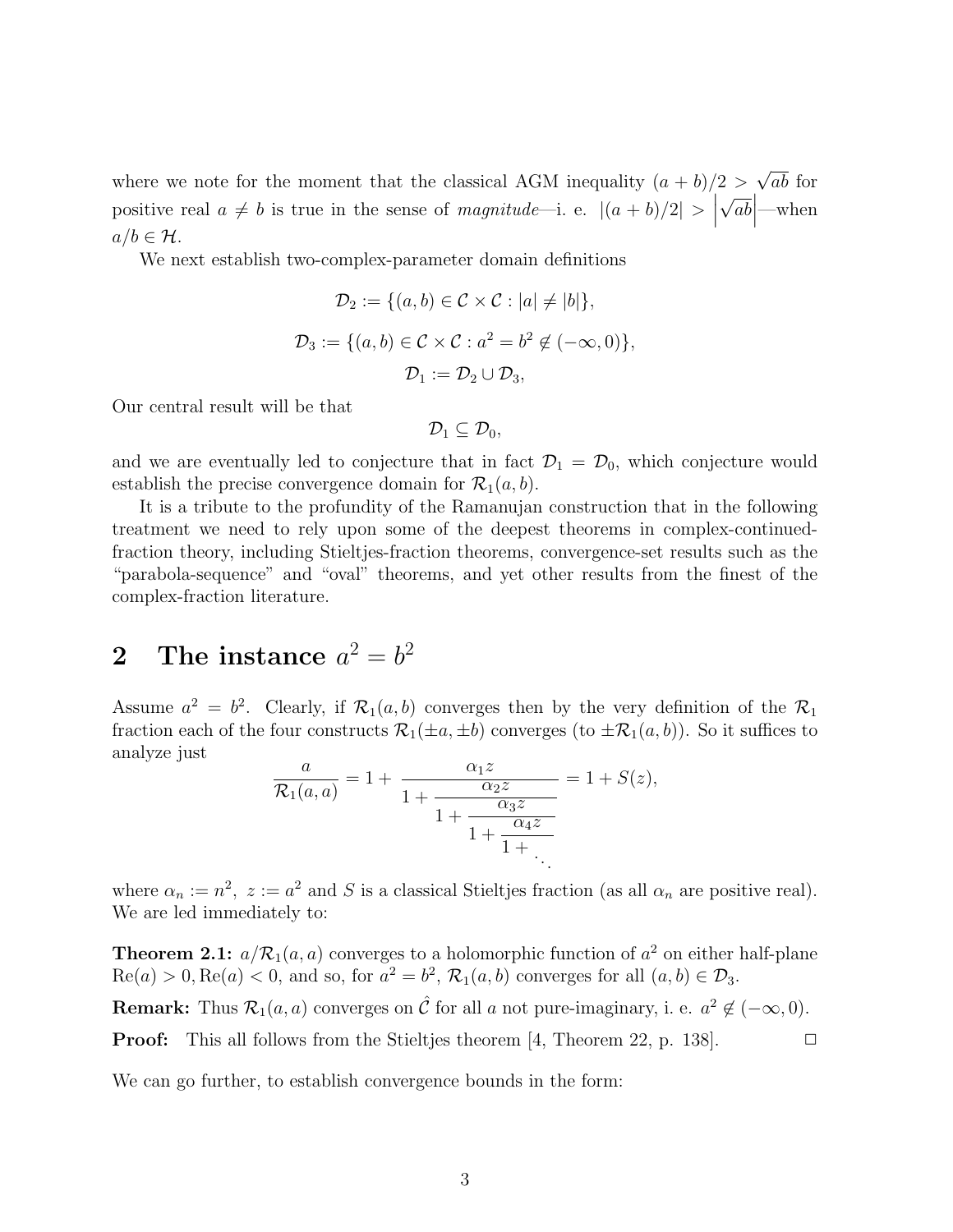**Theorem 2.2:** For  $(a, b) \in \mathcal{D}_3$ , so that  $b = \pm a$  and a is not pure-imaginary, the convergents to  $S$  satisfy

$$
\left| S(a^2) - \frac{p_n}{q_n} \right| < \frac{2|a|^2 \sec \theta}{n^{4/\left(1 + \sqrt{1 + 16|a|^2 \sec^2 \theta}\right)}}.
$$

where  $\theta = \min(|\arg(a)|, |\arg(-a)|)$ .

Proof: This follows directly from the Gragg–Warner bounds [4, p. 140] for Stieltjes fractions.  $\Box$ 

This result can be compared to similar convergence bounds for  $\mathcal{R}_1(a, a)$ , for real a, in the companion treatment [1]. The situation is, when  $a^2 = b^2$ , and a is not pure-imaginary, we do have convergence, but said convergence is "poor," i. e. not geometric (by geometric we mean the error relevant to the  $p_n/q_n$  approximant would be  $O(\theta^{-n})$  for some real  $\theta > 1$ .

### 3 Even/odd fractions

For a continued fraction

$$
x := \frac{a_1}{1 + \frac{a_2}{1 + \frac{a_3}{1 + \frac{a_4}{1 + \ddots}}}}.
$$

a convenient formula with which one may ignite convergence analyses is the classical relation (for  $n \geq 1$ )

$$
\frac{p_n}{q_n} - \frac{p_{n-1}}{q_{n-1}} = (-1)^{n-1} \frac{\prod_{j=1}^n a_j}{q_n q_{n-1}},
$$
\n(3.1)

with the standard assignments  $(p_0, q_0) := (0, 1), (p_1, q_1) := (a_1, 1)$  and recurrences (for  $n \ge 2$ ) in the form  $(p_n, q_n) = (p_{n-1}, q_{n-1}) + a_n(p_{n-2}, q_{n-2})$ . We shall say that any continued fraction converges absolutely if

$$
\sum_{n=1}^{\infty} \left| \frac{p_n}{q_n} - \frac{p_{n-1}}{q_{n-1}} \right| < \infty.
$$

As pointed out in [4, p. 128], if a fraction converges absolutely then it converges to a finite limit. Similarly, if x has a finite value and  $\sum |x - p_n/q_n| < \infty$  then x is absolutely convergent, since  $|p_n/q_n - p_{n-1}/q_{n-1}| \leq |x - p_n/q_n| + |x - p_{n-1}/q_{n-1}|.$ 

Now, a typical scenario for divergence of x is that the even convergents  $p_{2n}/q_{2n}$  (to the "even part" of x) and the odd convergents  $p_{2n+1}/q_{2n+1}$  (to the "odd" part) approach distinct limits. If, however, the even/odd parts converge absolutely, that is we have both

$$
\sum_{n=0}^{\infty} \left| \frac{p_{2n+2}}{q_{2n+2}} - \frac{p_{2n}}{q_{2n}} \right| < \infty, \quad \sum_{n=0}^{\infty} \left| \frac{p_{2n+3}}{q_{2n+3}} - \frac{p_{2n+1}}{q_{2n+1}} \right| < \infty,\tag{3.2}
$$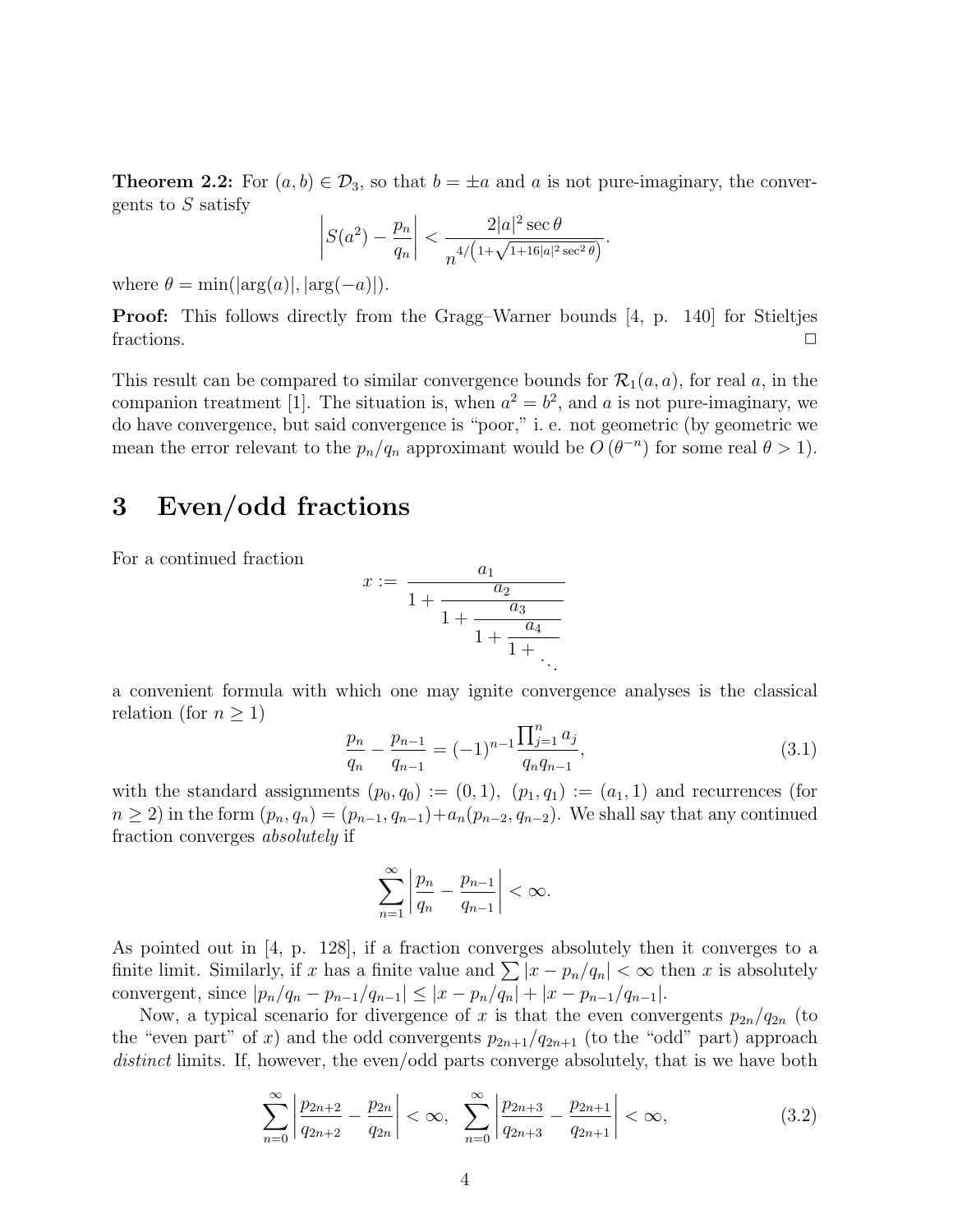then much can be gleaned in regard to convergence of the original fraction  $x$ , especially if one also knows the Stern–Stolz construct

$$
\sum_{n=1}^{\infty} \prod_{k=1}^{n} |a_k|^{(-1)^{n-k+1}}.
$$
\n(3.3)

A powerful result in this regard is [4, Lemma 19, p. 127], [3]:

**Lemma 3.1 (Jones–Thron):** If the even/odd parts of x converge absolutely in the sense of  $(3.2)$ , then x converges if and only if the Stern–Stolz series  $(3.3)$  diverges to infinity.

To employ the Jones–Thron result for the Ramanujan fraction, we first write for positive odd integer M

$$
\mathcal{R}_1(a,b) = \frac{a}{1 + \frac{b^2}{1 + \frac{4a^2}{1 + \dots + \mathcal{S}_M(a,b)}}}
$$
(3.4)

where

$$
\mathcal{S}_M(a,b) := \frac{M^2b^2}{1 + \frac{(M+1)^2a^2}{1 + \frac{(M+2)^2b^2}{1 + \frac{(M+3)^2a^2}{1 + \ddots}}}}
$$

We shall focus upon these "tail fractions"  $S_M(a, b)$ , first dispensing with the Stern–Stolz series issue. Happily, for these tails  $\mathcal{S}_M$  we always have divergence to infinity of (3.3), as in

**Theorem 3.2:** For any positive odd M, the Stern–Stolz series (3.3) for  $S_M(a, b)$  diverges to infinity.

**Remark:** The companion treatment [1] gives precise, equivalent asymptotics for  $M = 1$ . **Proof:** The *n*-th summand of the Stern–Stolz series  $(3.3)$  is, for *n* even

$$
\left| \left( \frac{\Gamma(M/2 + n/2)\Gamma(M/2 + 1/2)}{\Gamma(M/2)\Gamma(M/2 + n/2 + 1/2)} \right)^2 (b/a)^n \right|,
$$

while for odd index  $n$  the summand is

$$
\left| \frac{1}{Mb^{2}} \left( \frac{\Gamma(M/2 + n/2)\Gamma(M/2 + 1)}{\Gamma(M/2 + 1/2)\Gamma(M/2 + n/2 + 1/2)} \right)^{2} (a/b)^{n-1} \right|.
$$

Now, by the standard Stirling formula, each of the squared-gamma factors is asymptotic to (constant) $\times 1/n$ , so that the sum (3.3) is divergent to infinity.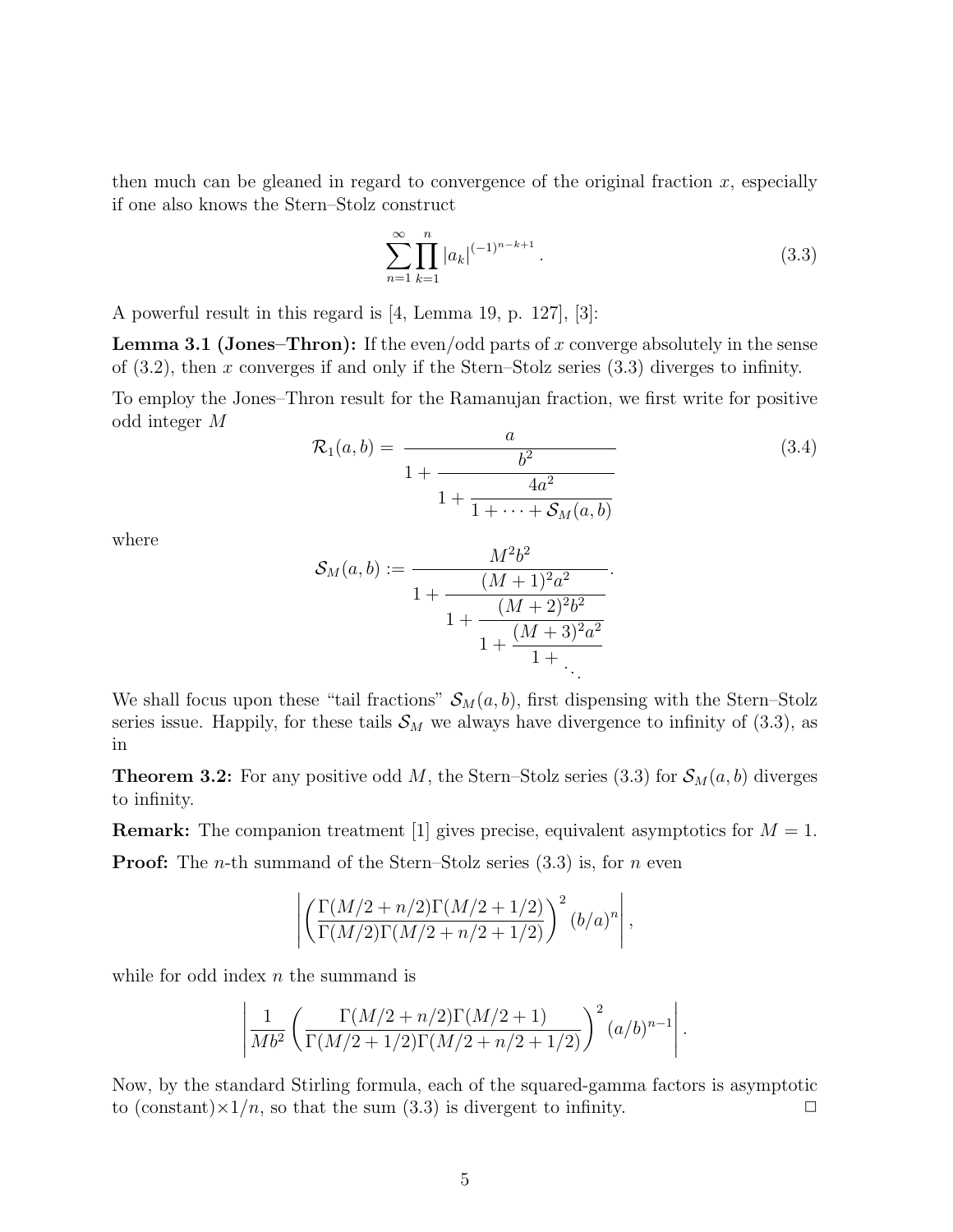We now establish exact expressions for the even/odd parts of  $\mathcal{S}_M(a, b)$  for positive odd M. Using standard even/odd decompositions [4, pp. 83-85], we have

$$
S_M^{\text{even}}(a,b) = \frac{M^2 b^2}{1 + (M+1)^2 a^2 + (1 + (M+1)^2 a^2 + M^2 b^2) F_M},
$$
  

$$
S_M^{\text{odd}}(a,b) = M^2 b^2 + (1 + (M-1)^2 a^2 + M^2 b^2) G_M,
$$

where we define

$$
F_M := \frac{c_M(1)}{1 + \frac{c_M(2)}{1 + \frac{c_M(3)}{1 + \frac{c_M(4)}{1 + \dots}}}}
$$

and

$$
G_M := \frac{d_M(1)}{1 + \frac{d_M(2)}{1 + \frac{d_M(3)}{1 + \frac{d_M(4)}{1 + \dots}}}},
$$

with the definitions

$$
c_M(n) := -\frac{a^2b^2(M+2n-1)^2(M+2n)^2}{(1+(M+2n)^2b^2+(M+2n+1)^2a^2)(1+(M+2n-2)^2b^2+(M+2n-1)^2a^2)},
$$
  

$$
d_M(n) := c_M(-M-n+1).
$$

With a view to Lemma 3.1, our aim is to show that for certain parameter pairs  $(a, b)$ , both  $S_M^{\text{even}}$ ,  $S_M^{\text{odd}}$  converge absolutely (and hence to finite values in C). In such cases we have  $S_M^{\text{even}} = S_M^{\text{odd}}$  as well.

A key function of which we shall make both computational and theoretical use is

$$
c(a,b) := -\frac{a^2b^2}{(a^2+b^2)^2},\tag{3.5}
$$

for this is the asymptotic large-n limit of either  $c_M(n)$ ,  $d_M(n)$  when  $a^2 + b^2 \neq 0$ . In fact, for  $a^2 + b^2 \neq 0$  we have

$$
c_M(n), d_M(n) \sim c(a, b) + O(1/(M+n))
$$
\n(3.6).

A useful collection of straightforward results is

**Lemma 3.3:** We have  $c(a, b) \notin (-\infty, -1/4]$  if and only if  $|a| \neq |b|$ . In particular, if  $a/b = e^{i\phi}$  then  $c(a, b) = -(1/4) \sec^2 \phi$ . Finally, if  $c(a, b) \notin (\infty, -1/4]$  then the two roots of  $\omega^2 - \omega - c(a, b) = 0$  are unequal in magnitude.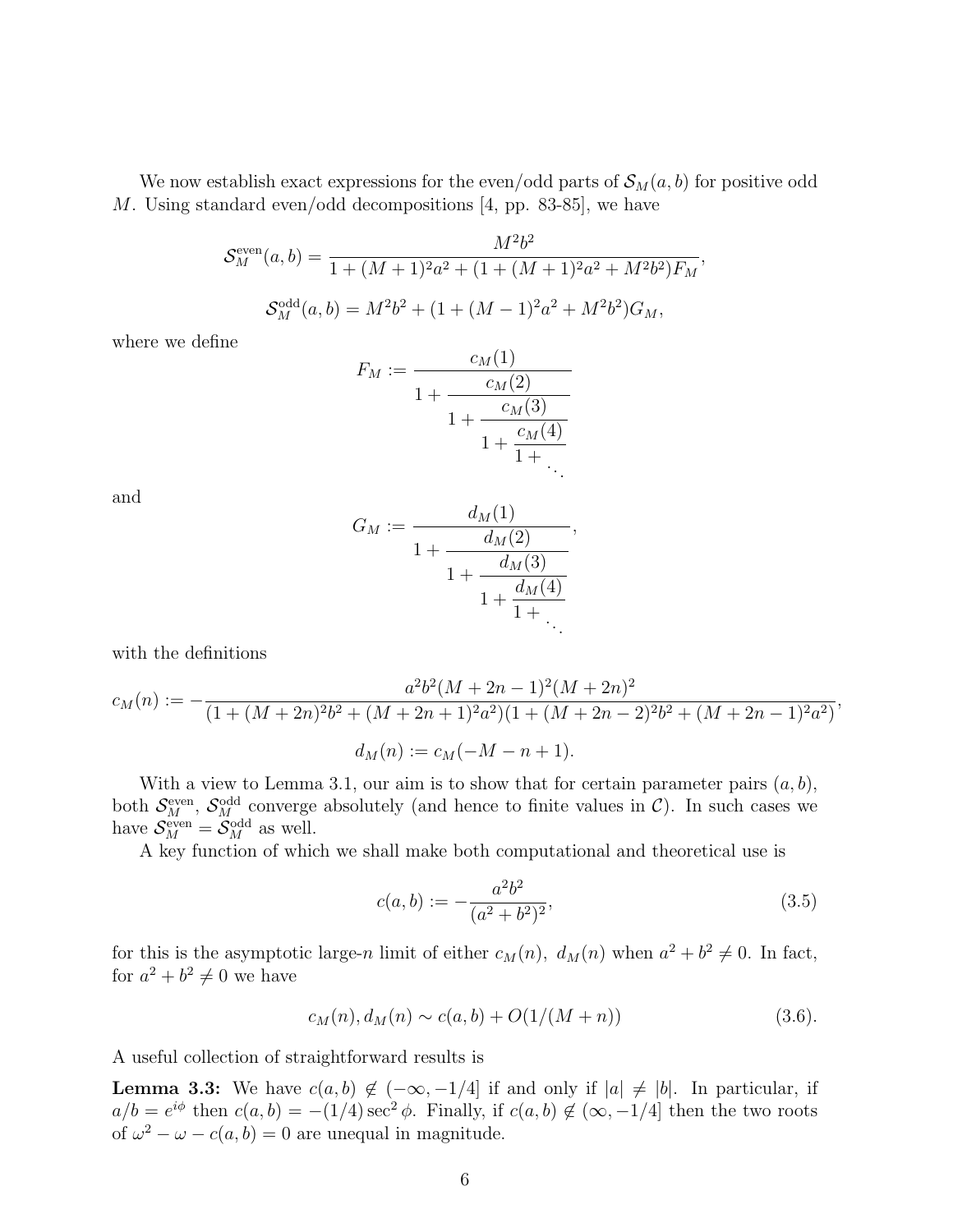**Proof:** If a real  $\rho$  has  $-\rho \in (\infty, -1/4]$  the supposition

$$
a^2b^2/(a^2+b^2)^2 = \rho
$$

means, with  $\rho \geq 1/4$ ,

$$
a/b = \left(\frac{1 - 2\rho \pm i\sqrt{4\rho - 1}}{2\rho}\right)^{1/2},
$$

so that  $|a/b| = 1$ . For the converse, with  $a = be^{i\phi}$  (and so the sec-identity is immediate from definition (3.5)) and in case  $\phi$  is real, we have  $c(a, b) = -\frac{1}{4}$  $\frac{1}{4}\sec^2\phi \in (-\infty, -1/4].$ Finally, the quadratic roots are  $\omega = (1/2) \left(1 \pm \sqrt{1+4c(a,b)}\right)$ . It is a simple geometric observation in the complex plane that  $|1-z|=|1+z|$  if and only if  $Re(z)=0$ . Thus the roots can only be equal in magnitude if  $c(a, b)$  is real and  $\leq -1/4$ .

#### 4  $\gamma$ -fractions

With a view to the even/odd decompositions  $F_M$ ,  $G_M$  of the previous section, we introduce the concept of a  $\gamma$ -fraction, as

$$
x := \frac{\gamma_1}{1 + \frac{\gamma_2}{1 + \frac{\gamma_3}{1 + \cdots}}} \tag{4.1}
$$

where the  $\gamma$  elements approach a finite complex limit, say  $\gamma_n \to c \in \mathcal{C}$ . For our analysis, it is a welcome property of the Ramanujan fraction  $\mathcal{R}_1$  that both  $F_M$ ,  $G_M$  of the previous section are, for  $a^2 + b^2 \neq 0$ , gamma-fractions, with  $\gamma_n \to c(a, b)$ .

It is instructive to consider first the canonical case in which the gamma-fraction  $x$  has  $\gamma_n = c$  for all  $n \in \mathcal{Z}^+$ , whence we have the classical result (see, e. g. [5]):

**Theorem 4.1:** Assume that every  $\gamma_n = c$  with  $c \notin (-\infty, -1/4)$  (note here the real cut is open). Then x given by (4.1) converges absolutely to the value  $r - 1$ , where r is the larger (in magnitude—see Lemma 3.3) of the roots  $(1 \pm \sqrt{1+4c})/2$  of  $\omega^2 - \omega - c = 0$ . In particular, the convergents of  $x$  satisfy

$$
\left|\frac{p_n}{q_n} - \frac{p_{n-1}}{q_{n-1}}\right| = |r(1 - s/r)^2| \left|\frac{s}{r}\right|^n,
$$

where  $s \neq r$  is the other quadratic root (and by Lemma 3.3,  $|s| < |r|$ ).

**Remark:** For  $c = -1/4$  exactly, the fraction x does converge (to the value  $x = -1/2$ ), but not absolutely. In fact,  $|1/2 + p_n/q_n| = 1/(2n + 2)$  for all  $n \ge 0$ , and this slow convergence is a hint as to how nonabsolute convergence might occur for some continued fractions (4.1) with  $\gamma_n \to c$  more intricately.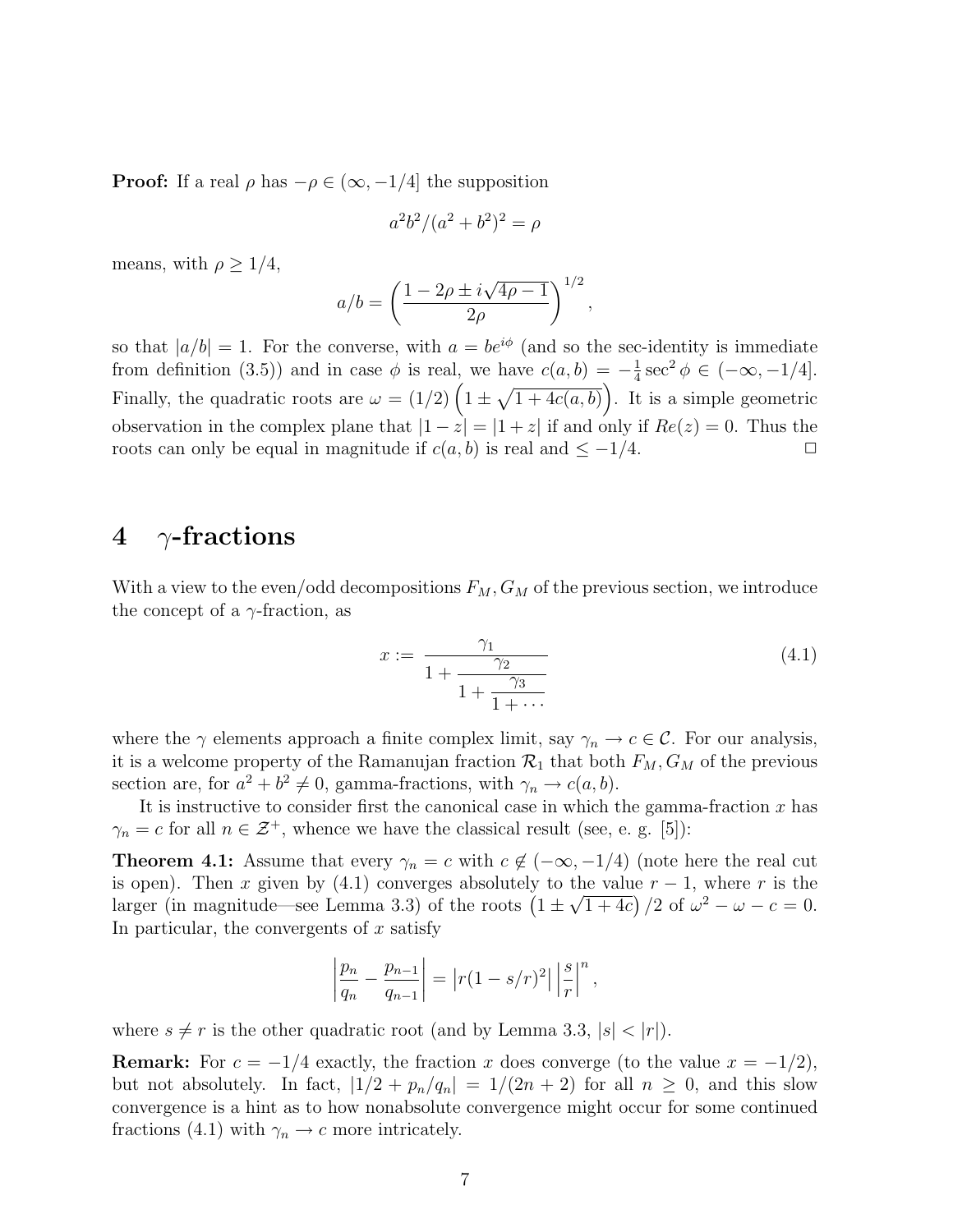**Proof:** All follows from a closed form for the convergents  $p_n/q_n$  to x, namely

$$
p_n = c(r^n - s^n)/(r - s),
$$
  
\n
$$
q_n = (r^{n+1} - s^{n+1})/(r - s),
$$

and that  $|r| > |s|$ .

It turns out that for any  $c \in (-\infty, -1/4)$  we have divergence [5]. For example, with  $c := -1/2$  one has

$$
\frac{p_n}{q_n} = -\frac{1}{\sqrt{2}} \frac{\sin(n\pi/4)}{\sin((n+1)\pi/4)},
$$

which values oscillate endlessly though  $(0, -1/2, -1, \infty)$ . Such observations and Theorem 4.1 completely settle the convergence problem for  $\gamma$ -fractions with all  $\gamma_n = c$ .

A computational digression is relevant here: It is of interest that the function  $c(a, b)$ defined in (3.5) can be used to accelerate rather sluggish situations, in the following way (a similar idea is enunciated in our companion treatment [1] for Gauss continued fractions). We use (3.5) as an approximation to  $c_M(n)$  for some large n, so that when  $a^2 \neq b^2$ , the continued fraction  $\mathcal{R}_1(a, b)$  can be calculated according to the chain starting with (3.4),  $M = 1$ , but at a key juncture using the fact that a periodic fraction defined

$$
x(a,b) := \frac{c(a,b)}{1 + \frac{c(a,b)}{1 + \frac{c(a,b)}{1 + \cdots}}}
$$

is given, via Theorem 4.1, by

$$
x(a, b) = -\frac{a^2}{a^2 + b^2}
$$
 or  $-\frac{b^2}{a^2 + b^2}$ ,

whichever is larger in magnitude. We may therefore attempt to calculate

$$
\mathcal{R}_1(a,b) = \frac{a}{1 + \frac{b^2}{1 + 4a^2 + (1 + 4a^2 + b^2)F_1}},
$$

with an approximation presumed accurate for suitably large  $n$ , namely we use the *finite* continued fraction development

$$
F_1 \approx \frac{c_1(1)}{1 + \frac{c_1(2)}{1 + \dots + \frac{c_1(n-1)}{1 + x(a,b)}}}.
$$

That is, in this computational procedure the tail fraction from  $c_1(n)$  inclusive is replaced by the number  $x(a, b)$ . This expedient of tail approximation really does improve matters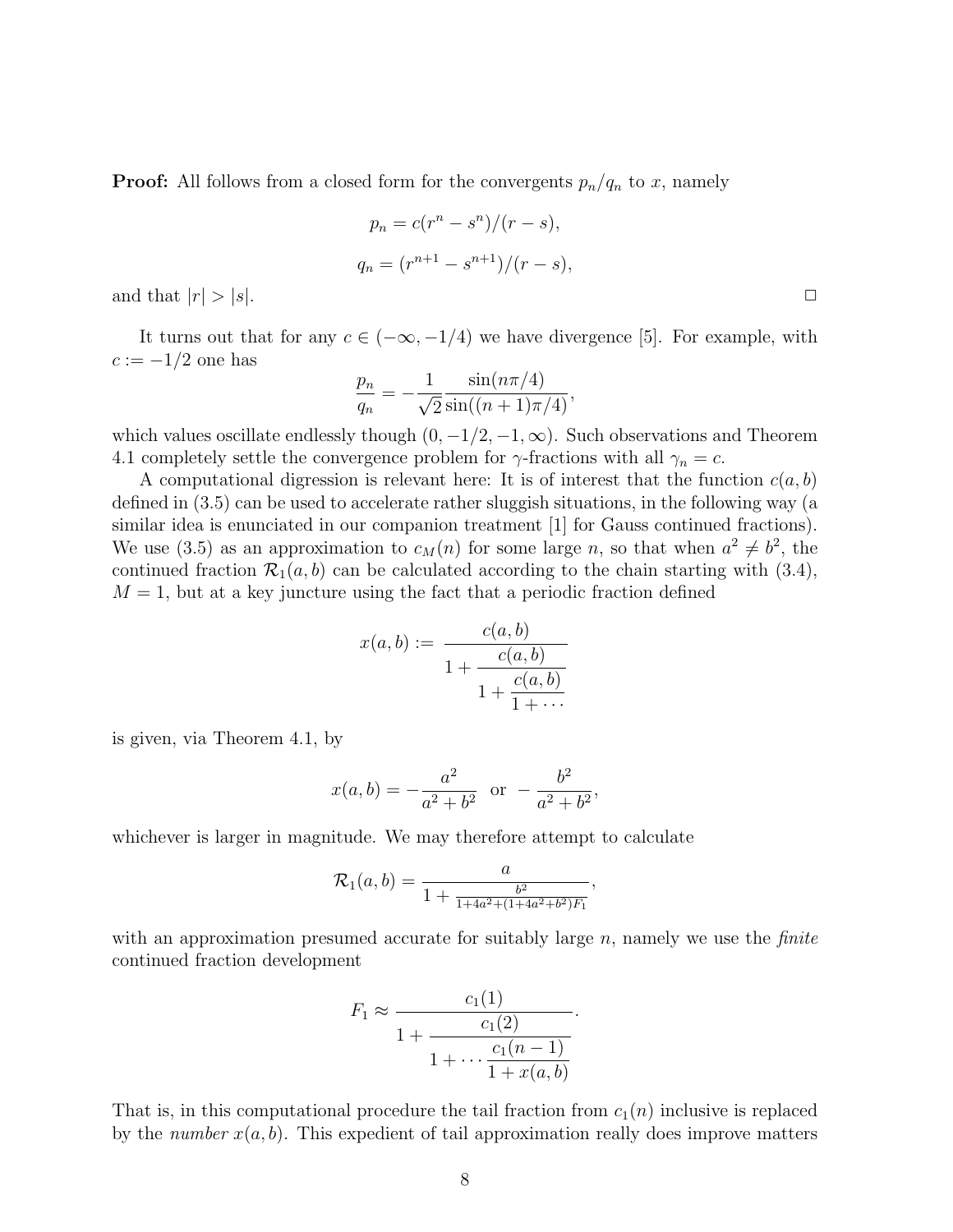when  $|a| \approx |b|$ . For example, for  $a = b = 1$  and the known evaluation  $\mathcal{R}_1(1, 1) = \log 2$  (see [1]), we found that  $p_{1000}/q_{1000}$  is correct only to about 3 good decimals for the original continued fraction (1.1); yet, the same amount of work using the even convergents  $p_{2000}/q_{2000}$ but also doing the tail-substitution with  $x(1, 1) = -1/2$  yields 10 good decimals. Incidentally, rate-bounding in regard to the "oval" theorems in the literature [4, pp. 141-146] can be used to effect good bounds on the rate of convergence of such approximations.

We now revert to the theoretical avenue by observing that a relevant set of complex numbers not on a certain real cut can be characterized

$$
\{c \in \mathcal{C} : c \notin (-\infty, -1/4] \} = \{c \in \mathcal{C} : |c| < 1/4 \} \cup \{c \in \mathcal{C} : |\arg(c)| < \pi \}.
$$

There is overlap in this union, but convenient theorems are possible for each component of said union. We start with

**Theorem 4.2:** Assume  $|c| < 1/4$  and set  $\varepsilon := 1/4 - |c|$ . If in the  $\gamma$ -fraction (4.1) we have

$$
|\gamma_n - c| < \varepsilon/2
$$

then  $x$  is absolutely convergent, with

$$
\left|\frac{p_n}{q_n} - \frac{p_{n-1}}{q_{n-1}}\right| < \frac{2}{(1+2\varepsilon)^{2n}}.
$$

**Proof:** Employing the Sleszynski–Pringsheim expedient [4, p. 35] for such bounded elements  $\gamma_n$ , we write the equivalent form

$$
x := \frac{2\gamma_1}{2 + \frac{4\gamma_2}{2 + \frac{4\gamma_3}{2 + \dots}}}
$$

and observe for this continued fraction that

$$
|q_n| > 2|q_{n-1}| - (1 - 2\varepsilon)|q_{n-2}|.
$$

Thus  $|q_n| > (1 + 2\varepsilon)|q_{n-1}|$  and so by (3.1),

$$
\left|\frac{p_n}{q_n} - \frac{p_{n-1}}{q_{n-1}}\right| < \frac{4^n}{2} \frac{\prod_{k=1}^n \gamma_k}{(1 + 2\varepsilon)^{2n-3}},
$$

and the result follows.  $\Box$ 

To complete this foray for the set  $\{c\not\in (-\infty,-1/4]\}$  , we now establish

**Theorem 4.3:** Assume  $\theta := |\arg(c)| < \pi$  and that for the  $\gamma$ -fraction x defined (4.1) we have

$$
|\gamma_n - c| < h := \frac{2}{9} \cos^2(\theta/2).
$$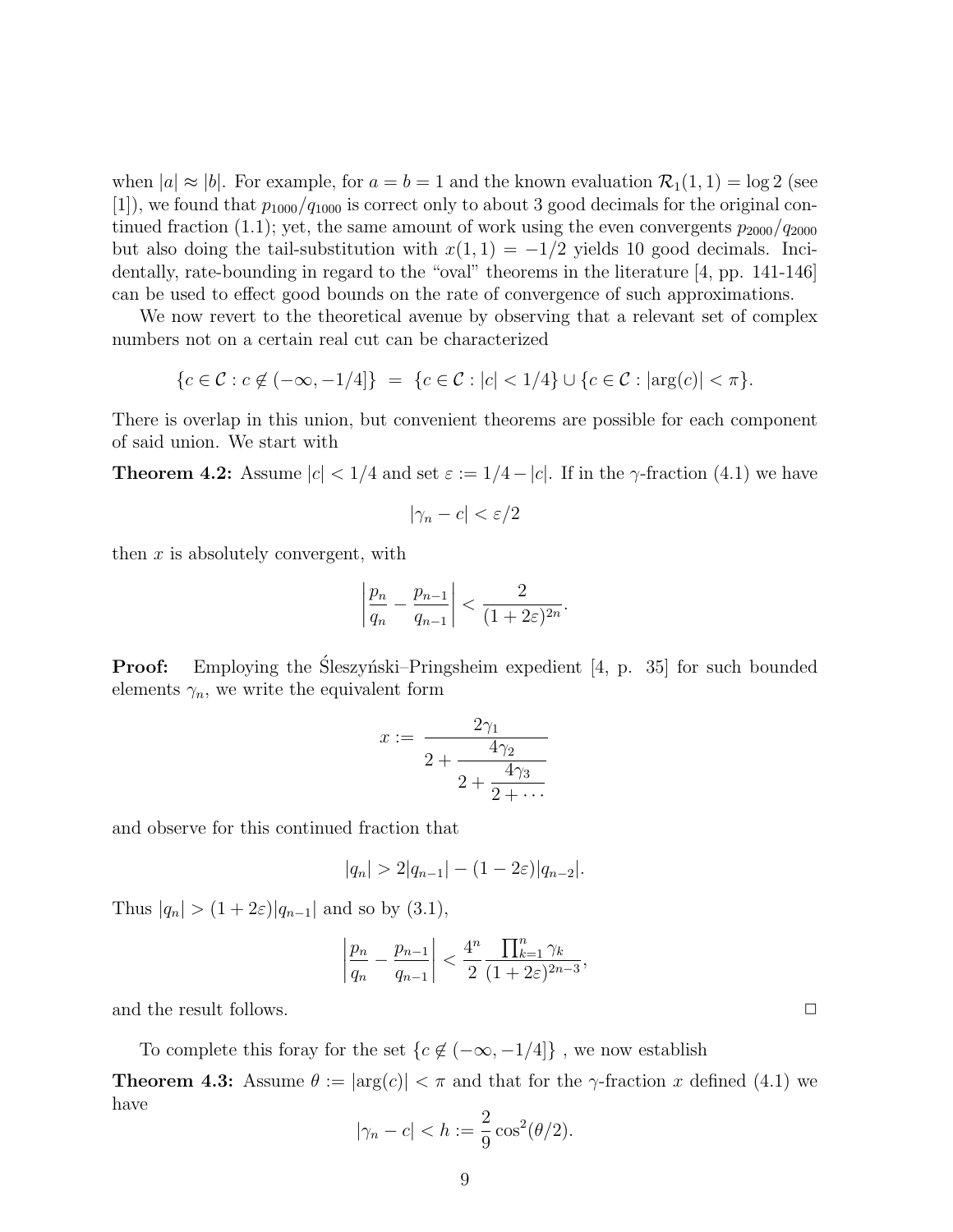Then x is absolutely convergent, with

$$
\left| x - \frac{p_n}{q_n} \right| < \frac{1}{\sqrt{h}} \frac{|c| + h}{(1 + h/(|c| + h))^{n-1}}.
$$

**Proof:** This follows quickly from the parabola-sequence theorem [4, Theorem 21, pp. 136-137], with the multiplier assignment  $g_k := 1/3$ .

Now we have the central result of the present treatment, namely

**Theorem 4.4:** For  $|a| \neq |b|$ , the Ramanujan fraction  $\mathcal{R}_1(a, b)$  converges on  $\mathcal{C}$ .

**Proof:** By Lemma 3.3,  $|a| \neq |b|$  implies  $c(a, b) \notin (-\infty, -1/4]$ . By Lemma 3.1 and Theorems 4.2, 4.3, and the observation that for sufficiently large odd M the bounds on  $|\gamma_n - c(a, b)|$  in the two stated theorems are indeed met either for  $\gamma_n := c_M(n)$  or for  $\gamma_n := d_M(n)$ , we have absolute convergence of the even/odd parts of  $\mathcal{S}_M$ , and hence convergence of the original fraction  $\mathcal{R}_1(a, b)$ .

**Corollary 4.5:**  $\mathcal{D}_1 \subseteq \mathcal{D}_0$ , that is,  $\mathcal{R}_1(a, b)$  converges on  $\hat{\mathcal{C}}$  if  $|a| \neq |b|$  or  $a^2 = b^2$  with a not pure-imaginary.

Proof: This follows from Theorems 2.1 and 4.4.

#### 5 Divergence

A special case of divergence of  $\mathcal{R}_1$  runs as follows:

**Theorem 5.1:** If a is pure-imaginary, that is  $a^2 \in (-\infty, 0)$ , the fraction  $\mathcal{R}_1(a, a)$  diverges. In particular,  $\mathcal{R}_1(i, i)$  diverges.

Proof: We have in this case

$$
c_1(n) = -\frac{1}{4} + \frac{1}{16n^2} \left( \frac{1}{a^2} - 1 \right) + \cdots.
$$

Now, the Jacobsen–Masson theory (see [4, Theorem 32, p. 159] and references therein) shows that if negative-real fraction elements  $c_1(n)$  are eventually less than  $-\frac{1}{4} - \frac{r}{16r}$  $\frac{r}{16n^2}$  for some real  $r > 1$ , then the fraction diverges. Thus  $\mathcal{S}_1^{even}(a, a)$  diverges and so  $\mathcal{R}_1(a, a)$ cannot converge. (Similarly, the odd part  $S_1^{odd}$  diverges.)

In attempting to establish divergence for other parameter pairs, in particular the cases  $a = bi$ , we developed means to combine computation and theory, to prove inequality of even/odd parts, even though both parts often themselves converge. The technique starts with the assumption of a fraction (4.1), but not a gamma-fraction, as  $\gamma_n \to \infty$ ), instead:

$$
\gamma_n := (n + \delta_n)^2,
$$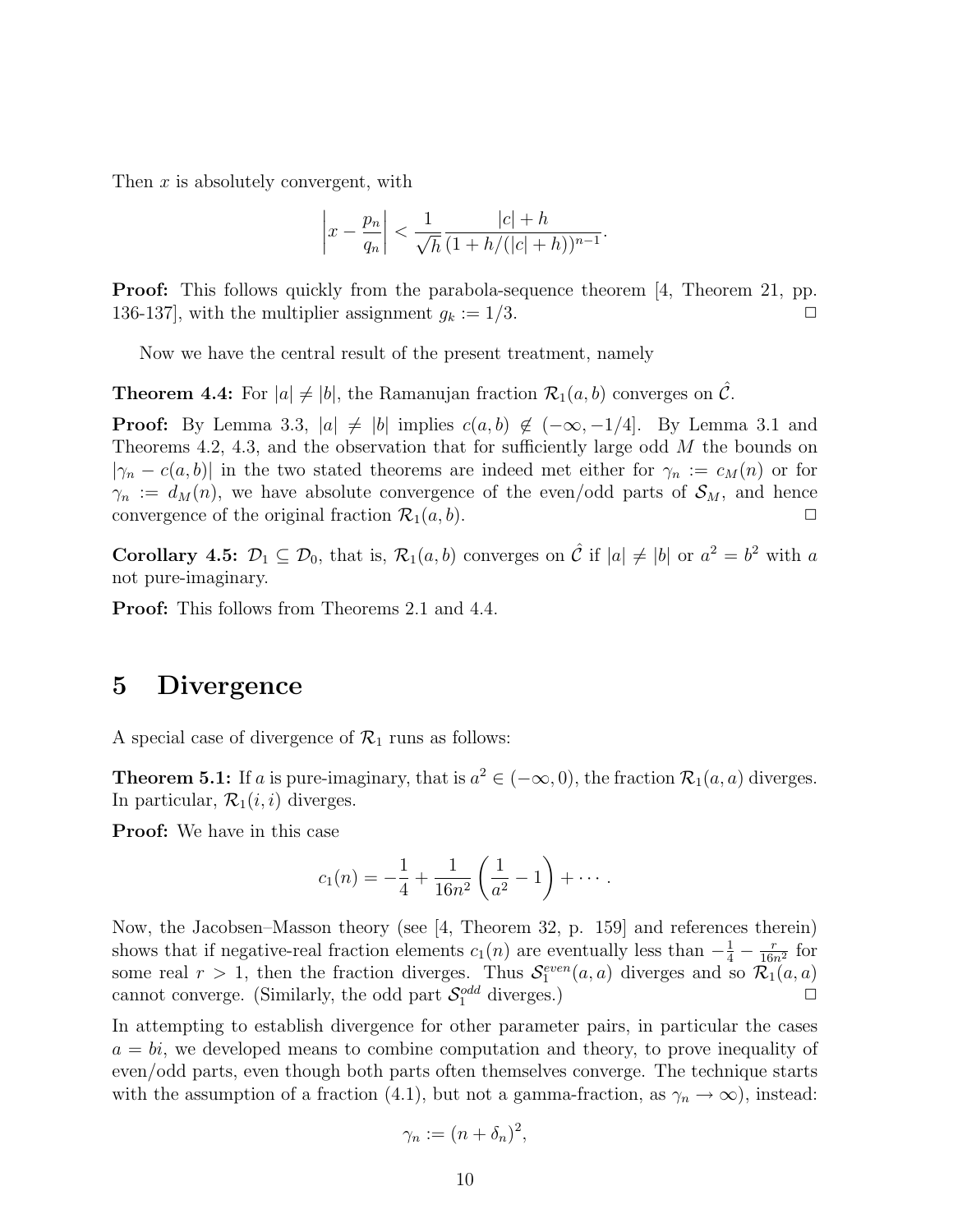which assignment —when we know  $c_1(n)$ ,  $d_1(n)$  for cases  $a = bi$ —implicitly defines the pertubations  $\delta_n$ . An attractive recurrence-transformation results if we define  $\rho_n$  implicitly by

$$
q_n = \rho_n \prod_{j=1}^{n+1} (j + \delta_j),
$$

whence the usual recurrence  $(q_0 = q_1 = 1), q_n = q_{n-1} + \gamma_n q_{n-2}$ , yields

$$
\rho_n = \frac{\rho_{n-1} + (n + \delta_n)\rho_{n-2}}{n+1+\delta_{n+1}}.
$$

In turn, we have an exact formula

$$
\Delta_n := \frac{p_n}{q_n} - \frac{p_{n-1}}{q_{n-1}} = \frac{(-1)^n}{\rho_n \rho_{n-1}} \frac{1}{n+1+\delta_{n+1}}.
$$

For suitably bounded  $|\delta_n|$  and for  $\rho_n$  confined to, say, a circle in the proper right half-plane, the series for the fraction  $x = \sum_{n\geq 1} \Delta_n$  is convergent; moreover we can establish bounds on the error relevant to the  $p_n/\overline{q_n}$  approximant. Our technique, then, is to calculate even/odd parts to some level  $n$ , and bound the error such that we know rigorously the inequality of said even/odd parts.

An exemplary application of this computational-theoretical fusion is

**Theorem 5.2:**  $\mathcal{R}_1(1,i)$  and  $\mathcal{R}_1(e^{i\pi/4}, e^{-i\pi/4})$  diverge.

Remark: The second case of the theorem contradicts previous literature claims that convergence occurs for  $\text{Re}(a), \text{Re}(b) > 0$ ; see [1].

**Proof:** For  $(a, b) = (1, i)$  we have

$$
S_1^{even}(1,i) = \frac{-1}{5+4F_1},
$$

where

$$
F_1 := \frac{c_1(1)}{1 + \frac{c_1(2)}{1 + \frac{c_1(3)}{1 + \ddots}}}
$$

with, here,

$$
c_1(n) := \frac{n(2n+1)^2}{4(n+1)}
$$

(and note relation (3.6) does not apply, as  $a^2 + b^2 = 0$ ). This  $F_1$  does converge to a finite value according to the above analysis involving the  $\rho_n$ , or the "parabola" theorem [4, Theorem 20, p. 130]. In this particular case  $(a, b) = (1, i)$  the error analysis can be simplified. We have  $n^2 < c_1(n) < n^2 + 1/4$ , so the recursion  $q_n = q_{n-1} + c_1(n)q_{n-2} >$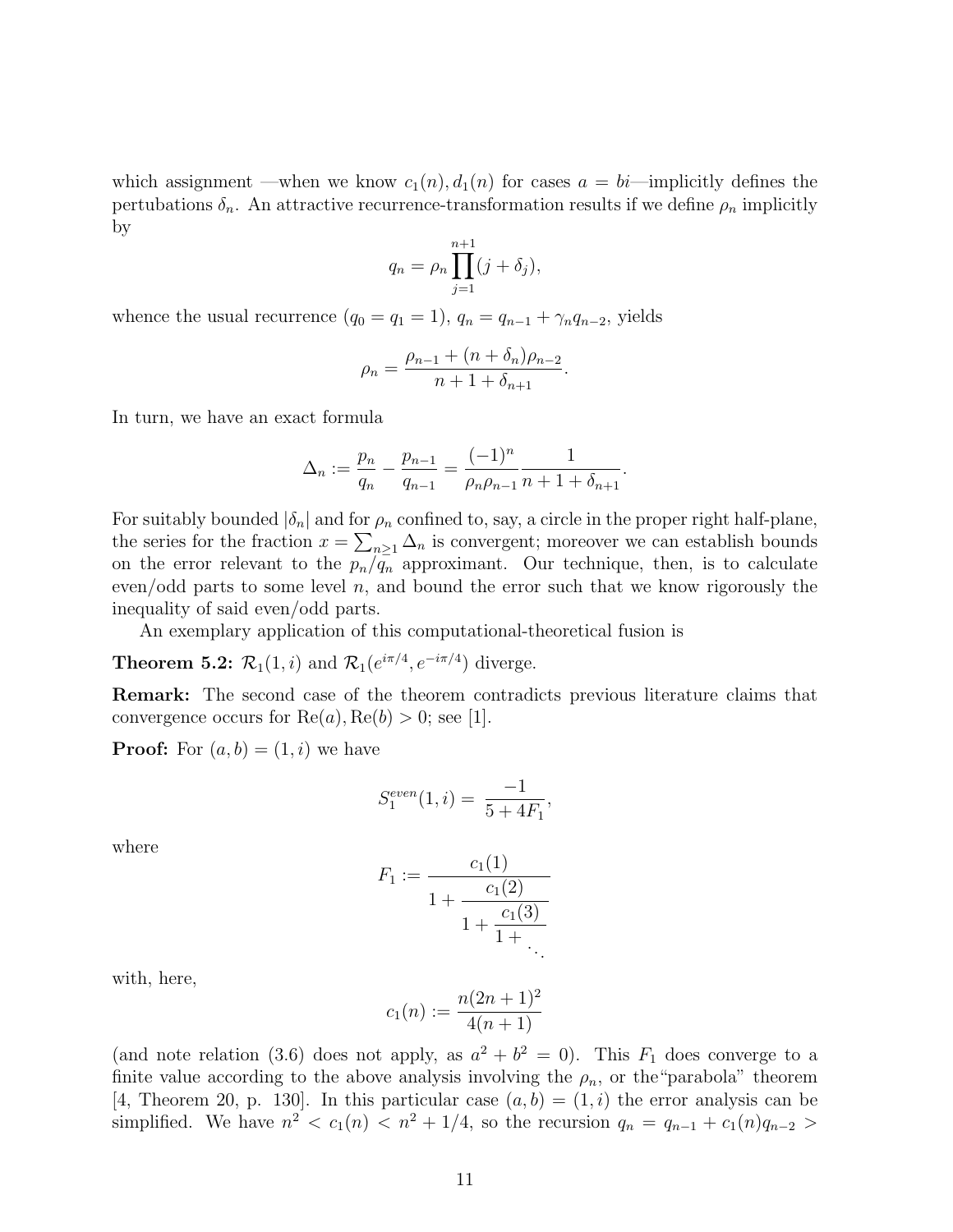$q_{n-1} + n^2 q_{n-2}$  tells us that in fact  $q_n \ge (n+1)!/2$ . Thus we have (the first inequality here is allowed when all fraction elements are positive real)

$$
\left|F_1 - \frac{p_n}{q_n}\right| \le \left|\frac{\prod_{j=1}^n c_1(j)}{q_n q_{n-1}}\right| < \frac{d}{n+1},
$$

for a positive constant d. The convergence is "slow", nonabsolute, but one may use this convergence bound together with computation up to appropriate  $n$ , to establish

$$
\mathcal{S}_1^{even}(1,i) \in [-0.15, -0.14].
$$

On the other hand, one may show in similar fashion that

$$
S_1^{odd}(1,i) = -1 + \frac{-1}{1 + \frac{c_1(-2)}{1 + \frac{c_1(-3)}{1 + \frac{c_1(-4)}{1 + \dots}}}} \in [-1.5, -1.4],
$$

so  $S_1(1, i)$  is shown to have distinct even/odd parts. Being as  $\mathcal{R}_1(a, b) = a/(1 + S_1(a, b))$ we thus see that the even, odd parts of  $\mathcal{R}_1$  are known as

$$
\mathcal{R}_1^{even}(1,i) \approx 1.167,
$$
  

$$
\mathcal{R}_1^{odd}(1,i) \approx -2.38...,
$$

provably correct to the implied precision; thus  $\mathcal{R}_1(1, i)$  diverges.

For  $(a, b) = (e^{i\pi/4}, e^{-i\pi/4})$  the parabola theorem applies with

$$
c_1(n) := \frac{2n^2(2n+1)^2}{-2 - i + (4-4i)n + 8n^2}, \quad d_1(n) := c_1(-n),
$$

so both  $F_1, G_1$  converge to finite values. This convergence can also be shown via the aformentioned definition  $\gamma_n := (n + \delta_n)^2$  with

$$
\delta_n = \sqrt{i/8} + O(1/n^2).
$$

The computation-bounding technique for say  $n = 10^5$  and a suitable error bound (we omit the details on bounding of  $\rho_n$ ) yields

$$
\mathcal{R}_1^{even}(e^{i\pi/4}. e^{-i\pi/4}) \approx 0.8185 + 0.867i,
$$
  

$$
\mathcal{R}_1^{odd}(e^{i\pi/4}. e^{-i\pi/4}) \approx -0.103 + 0.583i,
$$

both approximations correct to the implied precision. Thus  $\mathcal{R}_1$  does not converge for the given parameter pair.  $\Box$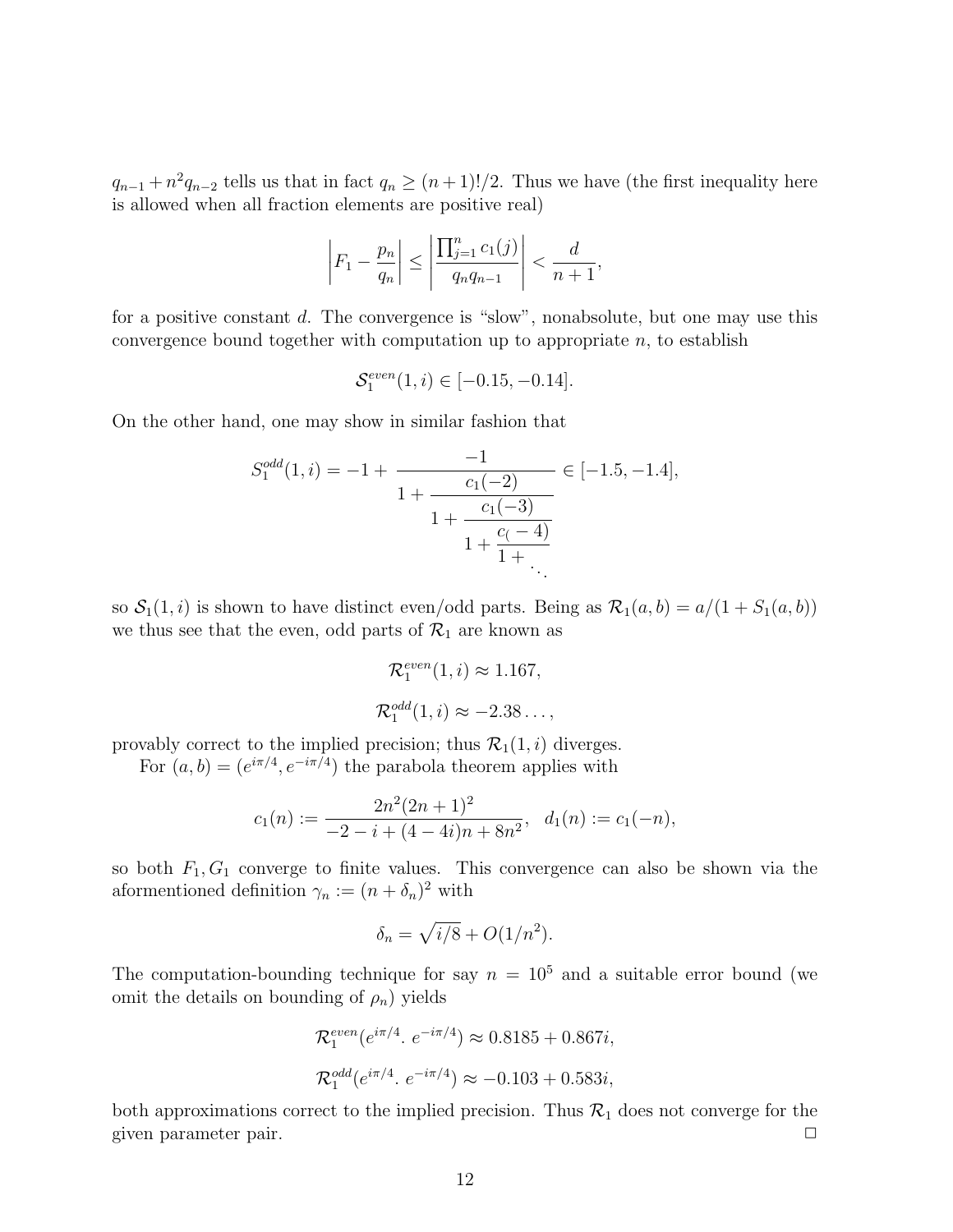Such isolated divergence results, together with extensive computations, have led us to:

**Conjecture 5.3:**  $\mathcal{D}_0 = \mathcal{D}_1$ . Equivalently, given Corollary 4.5,  $\mathcal{R}_1(a, b)$  diverges if  $a/b =$  $e^{i\phi}$  with  $\cos^2 \phi \neq 1$ .

We have been able to refine Conjecture 5.3—which conjecture would completely settle the convergence question for the Ramanujan fraction—down to the following (experimentally motivated) form, amounting to a dynamical equivalent for divergence:

**Conjecture 5.4:** For complex nonzero a and real  $\phi$  with  $\cos^2 \phi \neq 1$ , or  $a \in \mathcal{I}$  and  $\cos^2 \phi = 1$ , and any complex initial values  $(r_0, r_1)$ , the sequence  $(r_n)$  determined by the recurrence  $(n > 1)$ 

$$
r_n = \frac{1}{a(n+1/2)} r_{n-1} + \frac{n^2}{n^2 - 1/4} r_{n-2}, \quad n \text{ even},
$$

$$
r_n = \frac{1}{a(n+1/2)} r_{n-1} + \frac{n^2 e^{2i\phi}}{n^2 - 1/4} r_{n-2}, \quad n \text{ odd},
$$

is bounded in  $\mathcal{C}$ .

Remark: One could also posit that a recurrence

$$
\rho_n = \frac{\rho_{n-1} + n\omega_n \rho_{n-2}}{n+1}
$$

with  $\omega_n = a^2, a^2 e^{2i\phi}$  as n be even/odd respectively, has  $\rho_n = O(a^n/\sqrt{\phi})$  $\overline{n}$ ), yielding an equivalent analysis. The advantage of the particular recurrence form in Conjecture 5.4 is the simple goal of boundedness of the  $|r_n|$ , while the advantage of the  $\rho$ -recurrence suggested here is that the algebra is less recondite. We note that Conjecture 5.4 has been indirectly settled, via Theorems 5.1, 5.2 (and the analysis in the following Theorem 5.5) for √ the cases a pure-imaginary and  $\phi = 0$ , and  $(a, \phi) = (1, \pi/2), (\sqrt{i}, -\pi/2)$ . Also, though we believe the boundedness of the  $r_n$  is independent of initial values, we could if necessary posit a conjecture having  $r_0 := 1/\Gamma(3/2)$ ,  $r_1 := 1/(a\Gamma(5/2))$  (or for the alternative  $\rho$ sequence,  $\rho_0 := 1$ ,  $\rho_1 := 1/2$  for such initial values are consistent with  $q_0 = q_1 := 1$  for the original fraction.

The fascinating recurrence in Conjecture 5.4—or its various equivalent recurrences as in the Remark—give rise to

**Theorem 5.5:** Conjecture 5.4 implies Conjecture 5.3, i.e. that  $\mathcal{D}_0 = \mathcal{D}_1$ .

**Proof:** Let  $p_n/q_n$  be the convergents to the fraction

$$
S_1(a,b) := \frac{b^2}{1 + \frac{4a^2}{1 + \frac{9b^2}{1 + \frac{16a^2}{1 + \ddots}}}},
$$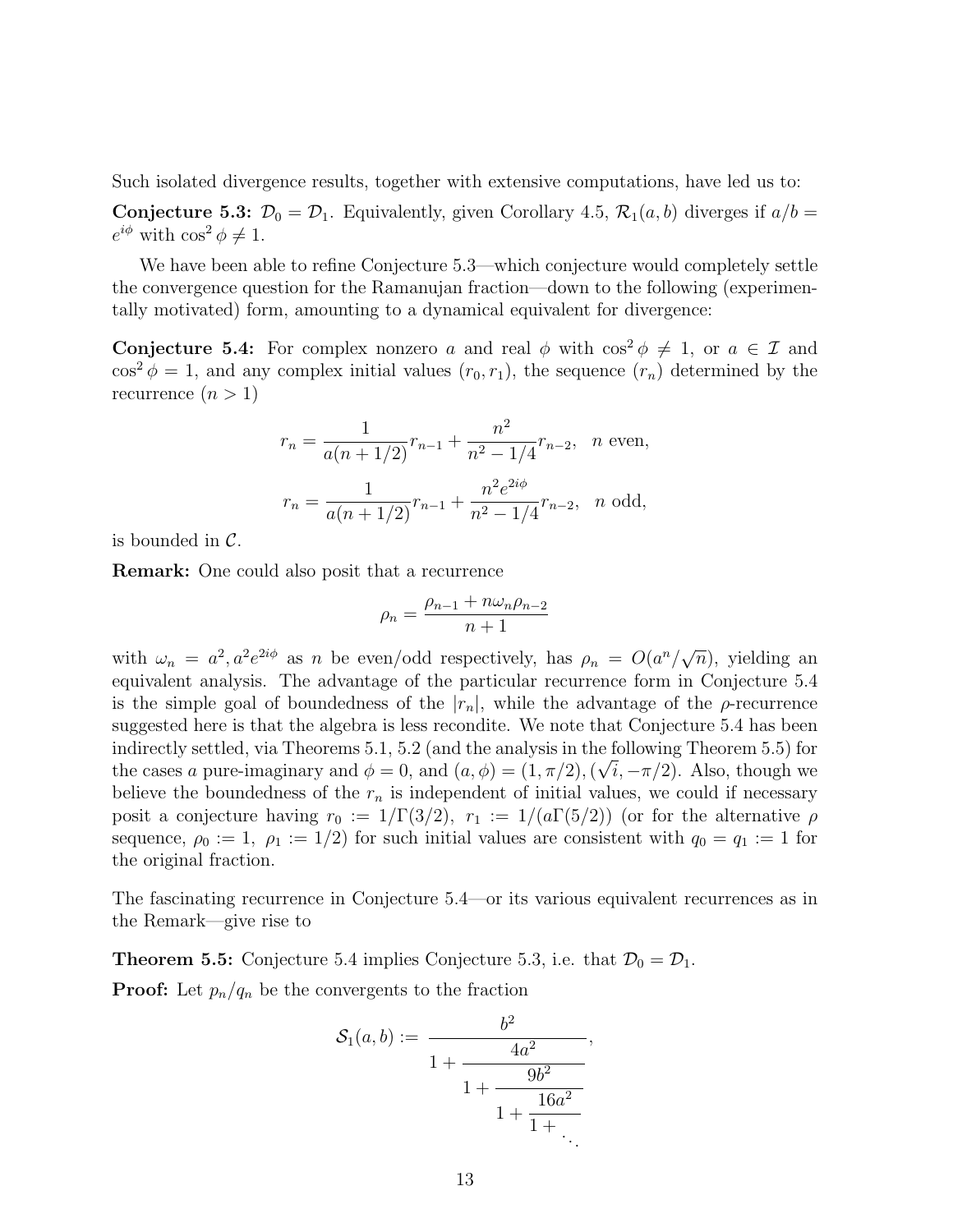where  $a/b = e^{i\phi}$  with real  $\phi$ ,  $\cos^2 \phi \neq 1$ . We have  $q_0 = q_1 = 1$ . Now define

$$
r_n := \frac{q_n}{a^n \Gamma(n + 3/2)},
$$

so that the  $r_n$  satisfy the recurrences of Conjecture 5.4. For the  $S_1$  fraction, we have, for  $n$  even, via relation  $(3.1)$ ,

$$
\Delta_n := \left| \frac{p_n}{q_n} - \frac{p_{n-1}}{q_{n-1}} \right| = \frac{n!^2}{\Gamma(n+3/2)\Gamma(n+1/2)} \left| \frac{ae^{in\phi}}{r_n r_{n-1}} \right|.
$$

Thus, by Conjecture 5.4,  $\Delta_n$  is thus bounded below, and so  $S_1$  and hence  $\mathcal{R}_1$  is divergent.  $\Box$ 

Conjecture 5.4—which would completely settle the convergence problem for the Ramanujan fraction—is motivated by extensive numerical experiments: The  $r_n$  of said conjecture appear to be bounded (alternatively, the  $\rho_n/a^n$  decay like  $1/\sqrt{n}$ ) in every case we have studied. One thing we can say at this juncture: The theory of Gill on Möbius transforms [2] implies that for  $a/b = e^{i\phi}$  with  $\cos^2 \phi \neq 1$ , then both even and odd parts of  $\mathcal{R}_1(a, b)$  do converge. (Indeed, we saw two manifestations of this in Theorem 5.2.) We are saying via our conjectures that such even/odd parts should converge to distinct limits. Thus there is a kind of "bifurcation" for  $a/b = e^{i\phi}$  with  $\cos^2 \phi \neq 1$ . For the parameter instances  $a^2 = b^2, b \in \mathcal{I}$  it may be that *both* even/odd parts of  $\mathcal{R}_1(a, b)$  are always themselves bifurcated, or in some way chaotic. These collective divergence issues beg for further analysis beyond the scope of the present treatment.

#### 6 AGM relation revisited

The remarkable AGM relation (1.2) that motivated both this and the companion [1] treatments can now be put in perspective via

**Theorem 6.1:** If  $a/b \in \mathcal{H}$  then each of the three fractions

$$
\mathcal{R}_1(a,b), \ \mathcal{R}_1(b,a), \ \mathcal{R}_1\left((a+b)/2, \sqrt{ab}\right)
$$

converges on  $\hat{\mathcal{C}}$ .

**Proof:** For  $a/b \in \mathcal{H}$  none of the relevant parameter pairs enjoy equal magnitudes, so Theorem 4.4 settles the issue.  $\Box$ 

It is fascinating that, in spite of Theorem 6.1–and as suggested in our Abstract—there are parameter pairs  $(a, b)$  with all three fractions converging, and yet the AGM relation (1.2) is false. For example.

$$
\mathcal{R}_1(2i, 1) + \mathcal{R}_1(1, 2i) \neq 2\mathcal{R}_1(1/2 + i, 1 + i),
$$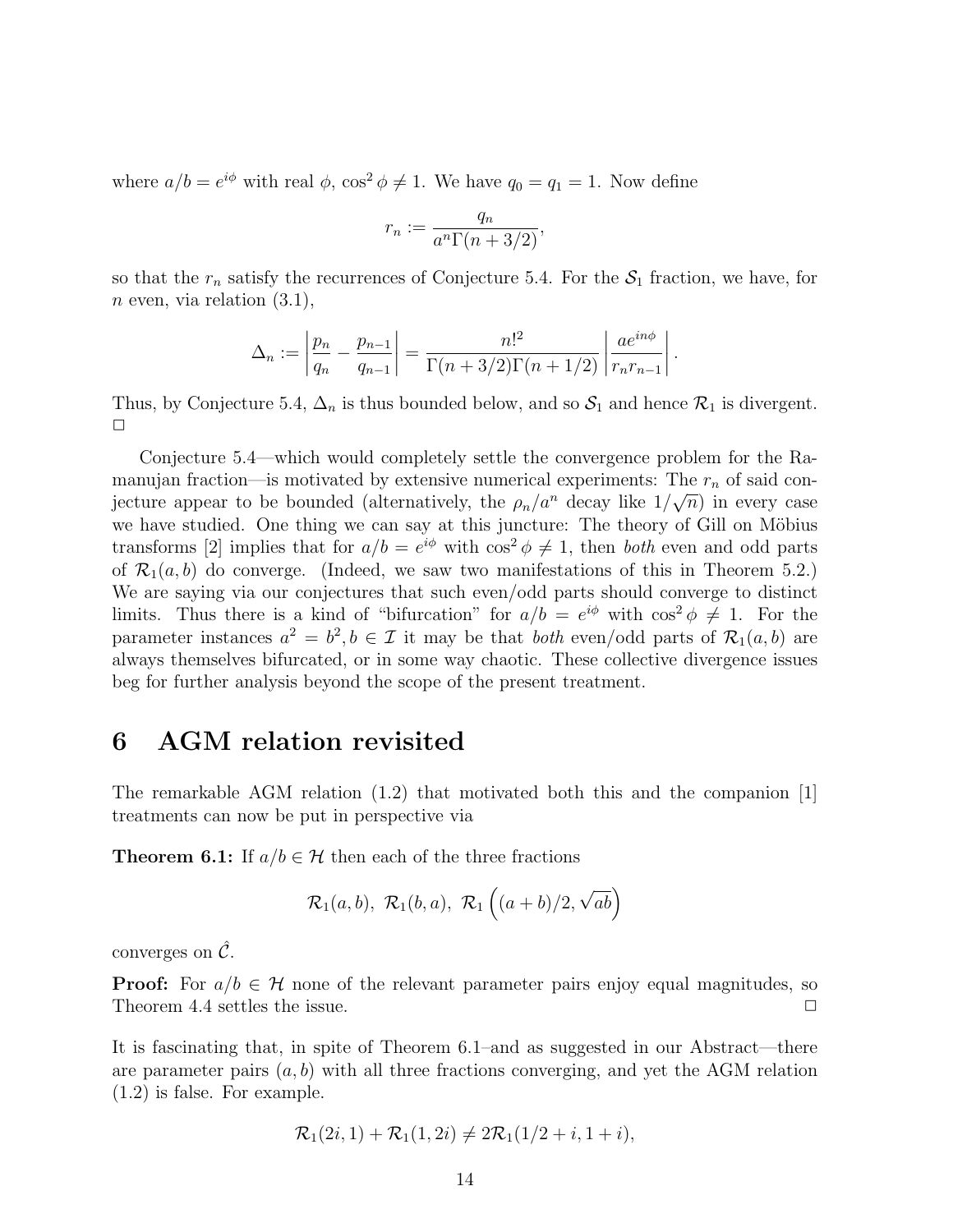which fact can be gleaned easily via some computation and the relatively strong bounds of Theorem 4.3.

**Conjecture 6.2:** For  $a/b \in \mathcal{H}$  the AGM relation (1.2) holds on  $\hat{\mathcal{C}}$  (with, as we know, all fractions converging on  $\mathcal{C}$ ).

In regard to Theorem 6.1 and Conjecture 6.2, one must take care to observe certain anomalies. For example, it turns out that  $\mathcal{R}_1(a, b)$ , converges to infinity when

$$
a := i \frac{\Gamma^2(1/4)}{4\pi^{3/2}}, \quad b := i \frac{\Gamma^2(1/4)}{4\pi^{3/2}\sqrt{2}},
$$

even though  $a/b \in \mathcal{H}$ , and indeed Conjecture 6.2 remains intact, in the sense that the AGM relation for this pair  $(a, b)$  then reads  $\infty = \infty$ . Note that for this peculiar parameter pair (and certain others) the fraction

$$
S_1(a,b) := \frac{b^2}{1 + \frac{4a^2}{1 + \frac{9b^2}{1 + \frac{16a^2}{1 + \ddots}}}}
$$

actually converges to the finite value  $(-1)$ . Such singularities in the AGM relation can also be inferred from the sech identities  $(3.1)$ ,  $(3.2)$  in the treatment [1], which identities revealing the possibility of infinitely many poles in the summation.

We believe it *very* likely that Conjecture 6.2 would follow from careful examination of the analyticity properties (in  $\eta$ ,  $a$ , b) of the aforementioned sech series and the corresponding properties for the continued fractions with  $|a| \neq |b|$ .

#### 7 Open issues

- We still do not know an exact evaluation—in the sense, say, of closed forms as in [1] for  $\mathcal{R}_1(a, a)$ , certain a—for unequal a, b; except, as we state in Section 6, we do know some  $(a, b)$  with  $\mathcal{R}_1(a, b) = \infty$ .
- Conjecture 5.4, as we have intimated, is numerically reasonable. Evidently, we need to show that the terms  $r_n$  have a certain phase relationship that allows rigorous bounding. What is the procedure (hypergeometric analysis, asymptotic-series analysis) that might prove Conjecture 5.4, and thus settle completely the convergence issue for  $\mathcal{R}_1(a, b)$ ? This the basic question that begs further analysis of such recurrences as those of Conjecture 5,4.